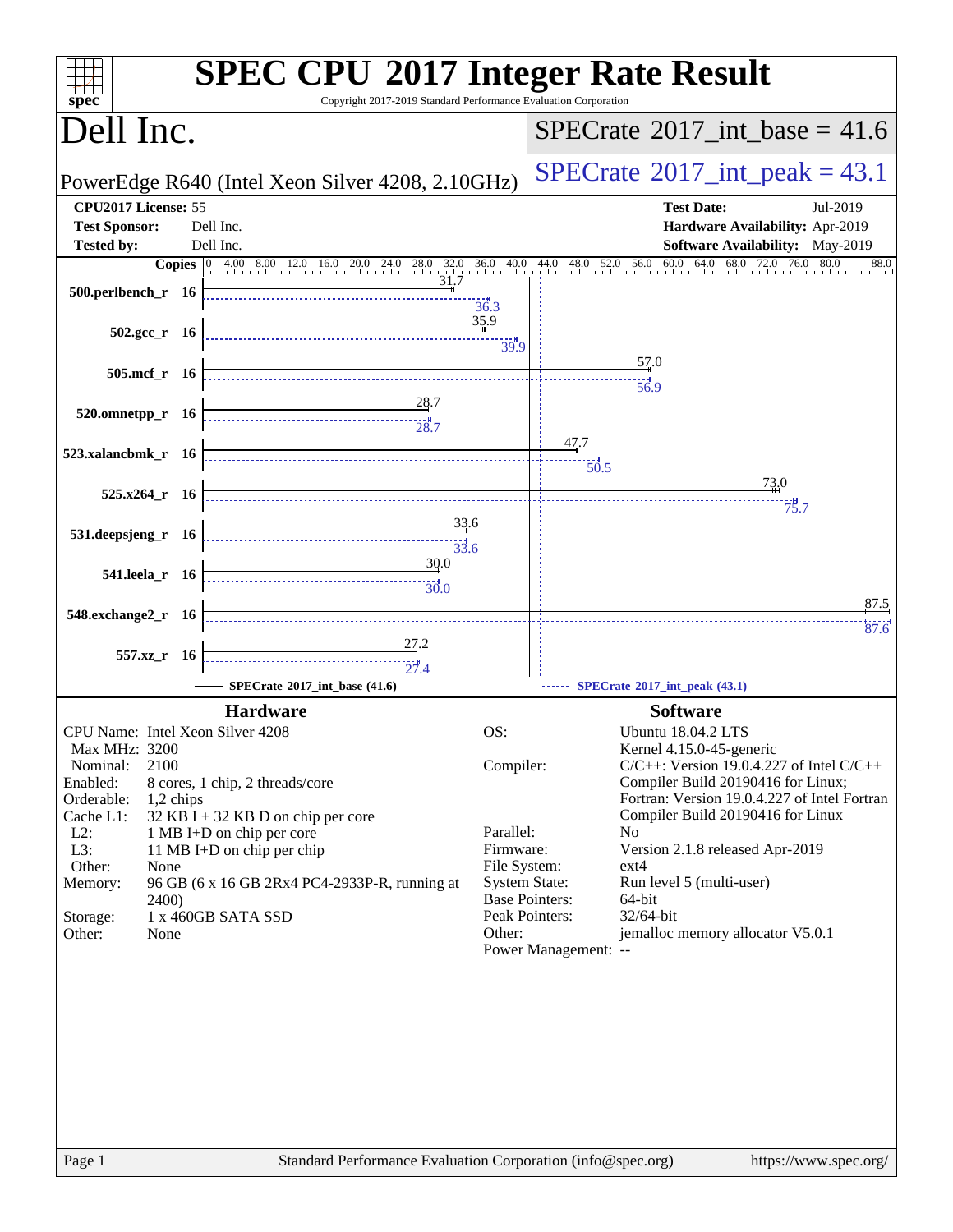Copyright 2017-2019 Standard Performance Evaluation Corporation

## Dell Inc.

**[spec](http://www.spec.org/)**

### [SPECrate](http://www.spec.org/auto/cpu2017/Docs/result-fields.html#SPECrate2017intbase)®2017 int\_base = 41.6

PowerEdge R640 (Intel Xeon Silver 4208, 2.10GHz)  $\left|$  [SPECrate](http://www.spec.org/auto/cpu2017/Docs/result-fields.html#SPECrate2017intpeak)<sup>®</sup>[2017\\_int\\_peak =](http://www.spec.org/auto/cpu2017/Docs/result-fields.html#SPECrate2017intpeak) 43.1

**[CPU2017 License:](http://www.spec.org/auto/cpu2017/Docs/result-fields.html#CPU2017License)** 55 **[Test Date:](http://www.spec.org/auto/cpu2017/Docs/result-fields.html#TestDate)** Jul-2019 **[Test Sponsor:](http://www.spec.org/auto/cpu2017/Docs/result-fields.html#TestSponsor)** Dell Inc. **[Hardware Availability:](http://www.spec.org/auto/cpu2017/Docs/result-fields.html#HardwareAvailability)** Apr-2019 **[Tested by:](http://www.spec.org/auto/cpu2017/Docs/result-fields.html#Testedby)** Dell Inc. **[Software Availability:](http://www.spec.org/auto/cpu2017/Docs/result-fields.html#SoftwareAvailability)** May-2019

### **[Results Table](http://www.spec.org/auto/cpu2017/Docs/result-fields.html#ResultsTable)**

|                                   |               |                |              | <b>Base</b>    |       |                |       |               |                |              | <b>Peak</b>    |              |                |              |
|-----------------------------------|---------------|----------------|--------------|----------------|-------|----------------|-------|---------------|----------------|--------------|----------------|--------------|----------------|--------------|
| <b>Benchmark</b>                  | <b>Copies</b> | <b>Seconds</b> | Ratio        | <b>Seconds</b> | Ratio | <b>Seconds</b> | Ratio | <b>Copies</b> | <b>Seconds</b> | <b>Ratio</b> | <b>Seconds</b> | <b>Ratio</b> | <b>Seconds</b> | <b>Ratio</b> |
| $500.$ perlbench_r                | 16            | 804            | 31.7         | 797            | 32.0  | 804            | 31.7  | 16            | 703            | 36.2         | 701            | 36.3         | 698            | 36.5         |
| $502.\text{gcc\_r}$               | 16            | 631            | 35.9         | 630            | 36.0  | 636            | 35.6  | 16            | 567            | 39.9         | 570            | 39.8         | 566            | 40.0         |
| $505$ .mcf r                      | 16            | 454            | 57.0         | 453            | 57.0  | 455            | 56.8  | 16            | 454            | 56.9         | 454            | 57.0         | 455            | 56.9         |
| 520.omnetpp_r                     | 16            | 730            | 28.8         | 731            | 28.7  | 732            | 28.7  | 16            | 731            | 28.7         | 732            | 28.7         | 724            | 29.0         |
| 523.xalancbmk r                   | 16            | 355            | 47.7         | 355            | 47.6  | 353            | 47.8  | 16            | 335            | 50.4         | 334            | 50.6         | 334            | 50.5         |
| 525.x264 r                        | 16            | 381            | 73.5         | 386            | 72.6  | 384            | 73.0  | 16            | 372            | 75.3         | 370            | 75.8         | 370            | 75.7         |
| 531.deepsjeng_r                   | 16            | 546            | 33.6         | 546            | 33.6  | 547            | 33.5  | 16            | 547            | 33.6         | 546            | 33.6         | 546            | 33.6         |
| 541.leela r                       | 16            | 882            | 30.0         | 877            | 30.2  | 883            | 30.0  | 16            | 883            | 30.0         | 884            | 30.0         | 880            | 30.1         |
| 548.exchange2_r                   | 16            | 479            | 87.5         | 496            | 84.5  | 479            | 87.5  | 16            | 478            | 87.6         | 478            | 87.6         | 496            | 84.5         |
| 557.xz r                          | 16            | 635            | 27.2         | 635            | 27.2  | 633            | 27.3  | 16            | 633            | 27.3         | 627            | 27.5         | 631            | 27.4         |
| $SPECrate^{\circ}2017$ int base = |               |                | 41.6         |                |       |                |       |               |                |              |                |              |                |              |
| $CDFAC = 1.6004.7 \cdot 1.4$      |               |                | $\mathbf{A}$ |                |       |                |       |               |                |              |                |              |                |              |

**[SPECrate](http://www.spec.org/auto/cpu2017/Docs/result-fields.html#SPECrate2017intpeak)[2017\\_int\\_peak =](http://www.spec.org/auto/cpu2017/Docs/result-fields.html#SPECrate2017intpeak) 43.1**

Results appear in the [order in which they were run](http://www.spec.org/auto/cpu2017/Docs/result-fields.html#RunOrder). Bold underlined text [indicates a median measurement](http://www.spec.org/auto/cpu2017/Docs/result-fields.html#Median).

### **[Submit Notes](http://www.spec.org/auto/cpu2017/Docs/result-fields.html#SubmitNotes)**

 The numactl mechanism was used to bind copies to processors. The config file option 'submit' was used to generate numactl commands to bind each copy to a specific processor. For details, please see the config file.

### **[Operating System Notes](http://www.spec.org/auto/cpu2017/Docs/result-fields.html#OperatingSystemNotes)**

Stack size set to unlimited using "ulimit -s unlimited"

### **[General Notes](http://www.spec.org/auto/cpu2017/Docs/result-fields.html#GeneralNotes)**

Environment variables set by runcpu before the start of the run: LD\_LIBRARY\_PATH = "/home/cpu2017/lib/intel64:/home/cpu2017/lib/ia32:/home/cpu2017/je5.0.1-32" Binaries compiled on a system with 1x Intel Core i9-799X CPU + 32GB RAM memory using Redhat Enterprise Linux 7.5 Transparent Huge Pages enabled by default Prior to runcpu invocation Filesystem page cache synced and cleared with: sync; echo 3> /proc/sys/vm/drop\_caches runcpu command invoked through numactl i.e.: numactl --interleave=all runcpu <etc> NA: The test sponsor attests, as of date of publication, that CVE-2017-5754 (Meltdown) is mitigated in the system as tested and documented. Yes: The test sponsor attests, as of date of publication, that CVE-2017-5753 (Spectre variant 1) is mitigated in the system as tested and documented. Yes: The test sponsor attests, as of date of publication, that CVE-2017-5715 (Spectre variant 2)

**(Continued on next page)**

| Page 2<br>Standard Performance Evaluation Corporation (info@spec.org)<br>https://www.spec.org/ |  |
|------------------------------------------------------------------------------------------------|--|
|------------------------------------------------------------------------------------------------|--|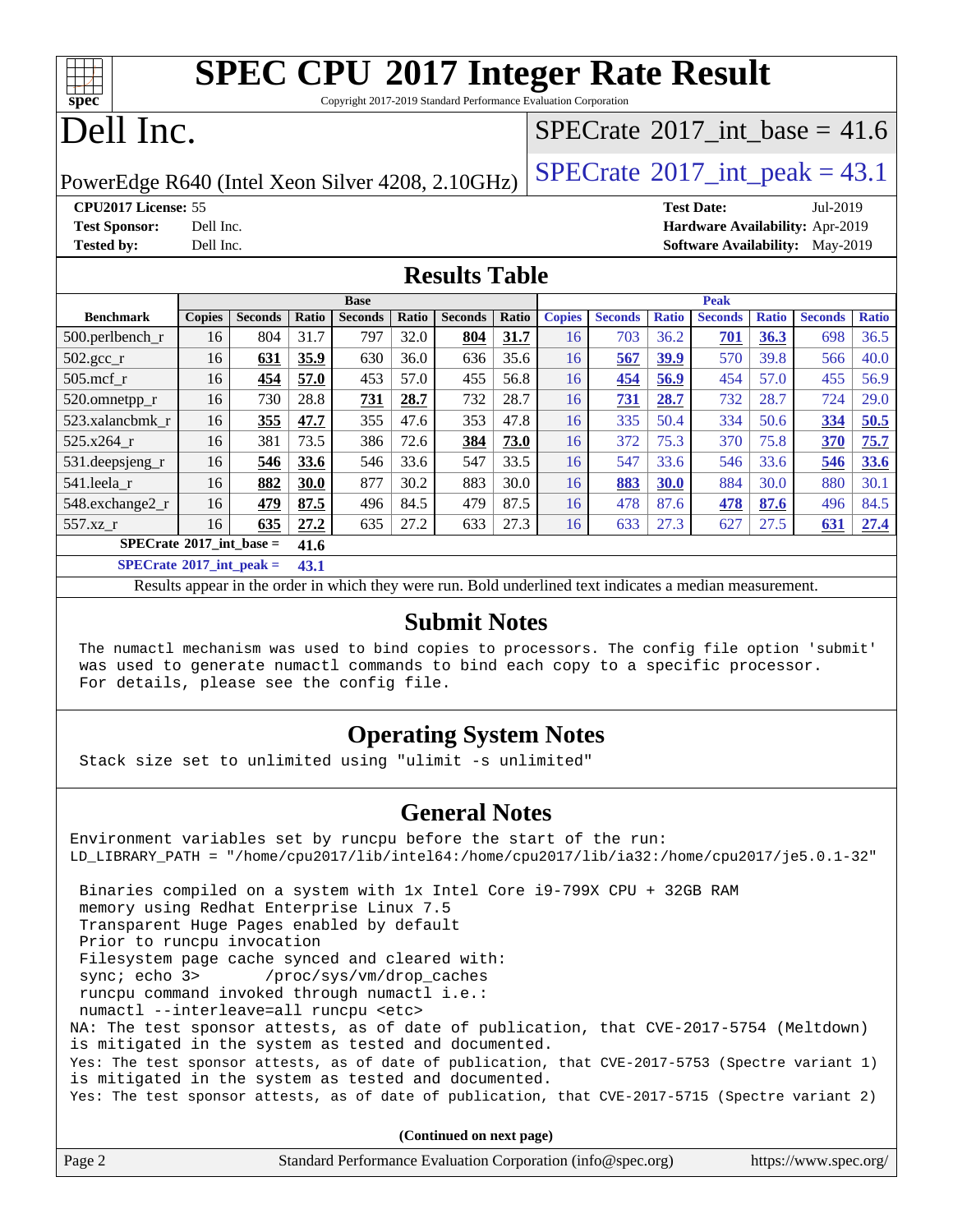| spec <sup>®</sup>                                                                                                                                                                                                                                                                                                                                     | Copyright 2017-2019 Standard Performance Evaluation Corporation                                                                                                                                                     | <b>SPEC CPU®2017 Integer Rate Result</b>                                                                                                                    |                       |
|-------------------------------------------------------------------------------------------------------------------------------------------------------------------------------------------------------------------------------------------------------------------------------------------------------------------------------------------------------|---------------------------------------------------------------------------------------------------------------------------------------------------------------------------------------------------------------------|-------------------------------------------------------------------------------------------------------------------------------------------------------------|-----------------------|
| Dell Inc.                                                                                                                                                                                                                                                                                                                                             |                                                                                                                                                                                                                     | $SPECTate$ <sup>®</sup> 2017_int_base = 41.6                                                                                                                |                       |
| PowerEdge R640 (Intel Xeon Silver 4208, 2.10GHz)                                                                                                                                                                                                                                                                                                      |                                                                                                                                                                                                                     | $SPECrate^{\circ}2017\_int\_peak = 43.1$                                                                                                                    |                       |
| CPU2017 License: 55                                                                                                                                                                                                                                                                                                                                   |                                                                                                                                                                                                                     | <b>Test Date:</b>                                                                                                                                           | Jul-2019              |
| <b>Test Sponsor:</b><br>Dell Inc.                                                                                                                                                                                                                                                                                                                     |                                                                                                                                                                                                                     | Hardware Availability: Apr-2019                                                                                                                             |                       |
| <b>Tested by:</b><br>Dell Inc.                                                                                                                                                                                                                                                                                                                        |                                                                                                                                                                                                                     | Software Availability: May-2019                                                                                                                             |                       |
|                                                                                                                                                                                                                                                                                                                                                       | <b>General Notes (Continued)</b>                                                                                                                                                                                    |                                                                                                                                                             |                       |
| is mitigated in the system as tested and documented.<br>jemalloc, a general purpose malloc implementation<br>built with the RedHat Enterprise 7.5, and the system compiler gcc 4.8.5                                                                                                                                                                  |                                                                                                                                                                                                                     | sources available from jemalloc.net or https://github.com/jemalloc/jemalloc/releases                                                                        |                       |
|                                                                                                                                                                                                                                                                                                                                                       | <b>Platform Notes</b>                                                                                                                                                                                               |                                                                                                                                                             |                       |
| Sysinfo program /home/cpu2017/bin/sysinfo<br>Rev: r5974 of 2018-05-19 9bcde8f2999c33d61f64985e45859ea9<br>running on intel-sut Tue Jul 9 03:09:37 2019                                                                                                                                                                                                |                                                                                                                                                                                                                     |                                                                                                                                                             |                       |
| SUT (System Under Test) info as seen by some common utilities.<br>For more information on this section, see<br>https://www.spec.org/cpu2017/Docs/config.html#sysinfo                                                                                                                                                                                  |                                                                                                                                                                                                                     |                                                                                                                                                             |                       |
| From /proc/cpuinfo<br>model name: $Intel(R)$ Xeon(R) Silver 4208 CPU @ 2.10GHz<br>"physical id"s (chips)<br>ı.<br>16 "processors"<br>cpu cores $: 8$<br>siblings : 16<br>physical 0: cores 0 1 2 3 4 5 6 7                                                                                                                                            |                                                                                                                                                                                                                     | cores, siblings (Caution: counting these is hw and system dependent. The following<br>excerpts from /proc/cpuinfo might not be reliable. Use with caution.) |                       |
| From lscpu:<br>Architecture:<br>$CPU$ op-mode( $s$ ):<br>Byte Order:<br>CPU(s):<br>On-line CPU(s) list: $0-15$<br>Thread(s) per core:<br>$Core(s)$ per socket:<br>Socket(s):<br>NUMA node(s):<br>Vendor ID:<br>CPU family:<br>Model:<br>Model name:<br>Stepping:<br>CPU MHz:<br>BogoMIPS:<br>Virtualization:<br>Lld cache:<br>Lli cache:<br>L2 cache: | x86_64<br>$32$ -bit, $64$ -bit<br>Little Endian<br>16<br>2<br>8<br>1<br>1<br>GenuineIntel<br>6<br>85<br>$Intel(R) Xeon(R) Silver 4208 CPU @ 2.10GHz$<br>6<br>1938.906<br>4200.00<br>$VT - x$<br>32K<br>32K<br>1024K |                                                                                                                                                             |                       |
|                                                                                                                                                                                                                                                                                                                                                       | (Continued on next page)                                                                                                                                                                                            |                                                                                                                                                             |                       |
| Page 3                                                                                                                                                                                                                                                                                                                                                | Standard Performance Evaluation Corporation (info@spec.org)                                                                                                                                                         |                                                                                                                                                             | https://www.spec.org/ |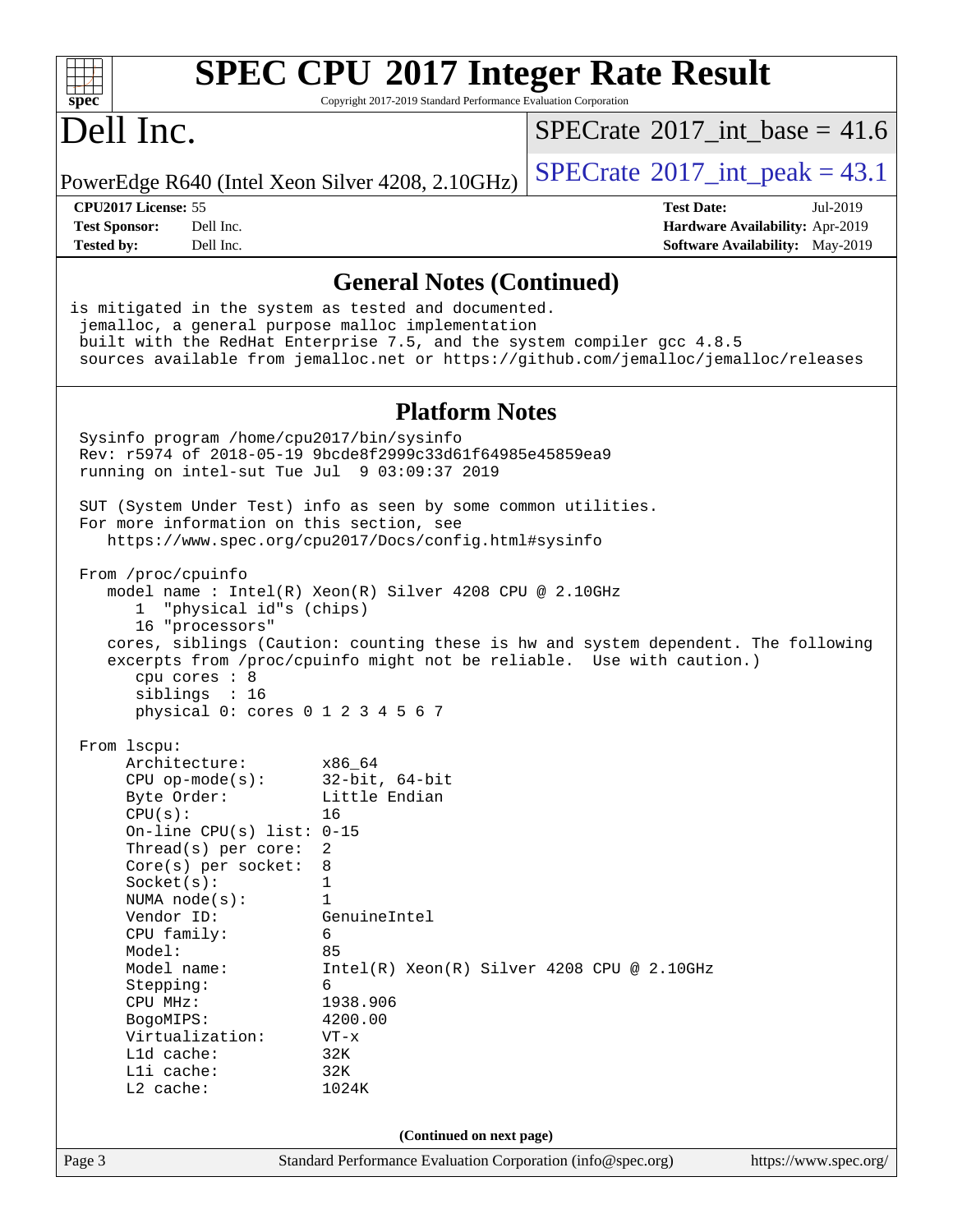| <b>SPEC CPU®2017 Integer Rate Result</b><br>Copyright 2017-2019 Standard Performance Evaluation Corporation<br>spec <sup>®</sup>                                                                                                                                                                                                                                                                                                                                                                                                                                                                                                                                                                                                                                                                                                                                                                                                                                                                                                                                                                                                                                                                                                                                                                                                                                                                                                                                                                                                                                                                                                                                                                                          |                                                                                                                               |
|---------------------------------------------------------------------------------------------------------------------------------------------------------------------------------------------------------------------------------------------------------------------------------------------------------------------------------------------------------------------------------------------------------------------------------------------------------------------------------------------------------------------------------------------------------------------------------------------------------------------------------------------------------------------------------------------------------------------------------------------------------------------------------------------------------------------------------------------------------------------------------------------------------------------------------------------------------------------------------------------------------------------------------------------------------------------------------------------------------------------------------------------------------------------------------------------------------------------------------------------------------------------------------------------------------------------------------------------------------------------------------------------------------------------------------------------------------------------------------------------------------------------------------------------------------------------------------------------------------------------------------------------------------------------------------------------------------------------------|-------------------------------------------------------------------------------------------------------------------------------|
| Dell Inc.                                                                                                                                                                                                                                                                                                                                                                                                                                                                                                                                                                                                                                                                                                                                                                                                                                                                                                                                                                                                                                                                                                                                                                                                                                                                                                                                                                                                                                                                                                                                                                                                                                                                                                                 | $SPECTate$ <sup>®</sup> 2017 int base = 41.6                                                                                  |
| PowerEdge R640 (Intel Xeon Silver 4208, 2.10GHz)                                                                                                                                                                                                                                                                                                                                                                                                                                                                                                                                                                                                                                                                                                                                                                                                                                                                                                                                                                                                                                                                                                                                                                                                                                                                                                                                                                                                                                                                                                                                                                                                                                                                          | $SPECrate^{\circledcirc}2017\_int\_peak = 43.1$                                                                               |
| CPU2017 License: 55                                                                                                                                                                                                                                                                                                                                                                                                                                                                                                                                                                                                                                                                                                                                                                                                                                                                                                                                                                                                                                                                                                                                                                                                                                                                                                                                                                                                                                                                                                                                                                                                                                                                                                       | <b>Test Date:</b><br>Jul-2019                                                                                                 |
| <b>Test Sponsor:</b><br>Dell Inc.<br><b>Tested by:</b><br>Dell Inc.                                                                                                                                                                                                                                                                                                                                                                                                                                                                                                                                                                                                                                                                                                                                                                                                                                                                                                                                                                                                                                                                                                                                                                                                                                                                                                                                                                                                                                                                                                                                                                                                                                                       | Hardware Availability: Apr-2019<br><b>Software Availability:</b> May-2019                                                     |
|                                                                                                                                                                                                                                                                                                                                                                                                                                                                                                                                                                                                                                                                                                                                                                                                                                                                                                                                                                                                                                                                                                                                                                                                                                                                                                                                                                                                                                                                                                                                                                                                                                                                                                                           |                                                                                                                               |
| <b>Platform Notes (Continued)</b><br>L3 cache:<br>11264K<br>NUMA node0 CPU(s):<br>$0 - 15$<br>Flags:<br>pat pse36 clflush dts acpi mmx fxsr sse sse2 ss ht tm pbe syscall nx pdpelgb rdtscp<br>lm constant_tsc art arch_perfmon pebs bts rep_good nopl xtopology nonstop_tsc cpuid<br>aperfmperf pni pclmulqdq dtes64 monitor ds_cpl vmx smx est tm2 ssse3 sdbg fma cx16<br>xtpr pdcm pcid dca sse4_1 sse4_2 x2apic movbe popcnt aes xsave avx f16c rdrand<br>lahf_lm abm 3dnowprefetch cpuid_fault epb cat_13 cdp_13 invpcid_single ssbd mba ibrs<br>ibpb stibp ibrs_enhanced tpr_shadow vnmi flexpriority ept vpid fsgsbase tsc_adjust<br>bmil hle avx2 smep bmi2 erms invpcid rtm cqm mpx rdt_a avx512f avx512dq rdseed adx<br>smap clflushopt clwb intel_pt avx512cd avx512bw avx512vl xsaveopt xsavec xgetbvl<br>xsaves cqm_llc cqm_occup_llc cqm_mbm_total cqm_mbm_local dtherm ida arat pln pts pku<br>ospke avx512_vnni flush_11d arch_capabilities<br>/proc/cpuinfo cache data<br>cache size : 11264 KB<br>From numactl --hardware<br>physical chip.<br>available: 1 nodes (0)<br>node 0 cpus: 0 1 2 3 4 5 6 7 8 9 10 11 12 13 14 15<br>node 0 size: 96090 MB<br>node 0 free: 82875 MB<br>node distances:<br>node<br>0<br>0:<br>10<br>From /proc/meminfo<br>MemTotal:<br>98397176 kB<br>HugePages_Total:<br>0<br>Hugepagesize:<br>2048 kB<br>/usr/bin/lsb_release -d<br>Ubuntu 18.04.2 LTS<br>From /etc/*release* /etc/*version*<br>debian version: buster/sid<br>os-release:<br>NAME="Ubuntu"<br>VERSION="18.04.2 LTS (Bionic Beaver)"<br>ID=ubuntu<br>ID_LIKE=debian<br>PRETTY_NAME="Ubuntu 18.04.2 LTS"<br>VERSION_ID="18.04"<br>HOME_URL="https://www.ubuntu.com/"<br>SUPPORT_URL="https://help.ubuntu.com/" | fpu vme de pse tsc msr pae mce cx8 apic sep mtrr pge mca cmov<br>WARNING: a numactl 'node' might or might not correspond to a |
| (Continued on next page)                                                                                                                                                                                                                                                                                                                                                                                                                                                                                                                                                                                                                                                                                                                                                                                                                                                                                                                                                                                                                                                                                                                                                                                                                                                                                                                                                                                                                                                                                                                                                                                                                                                                                                  |                                                                                                                               |

Page 4 Standard Performance Evaluation Corporation [\(info@spec.org\)](mailto:info@spec.org) <https://www.spec.org/>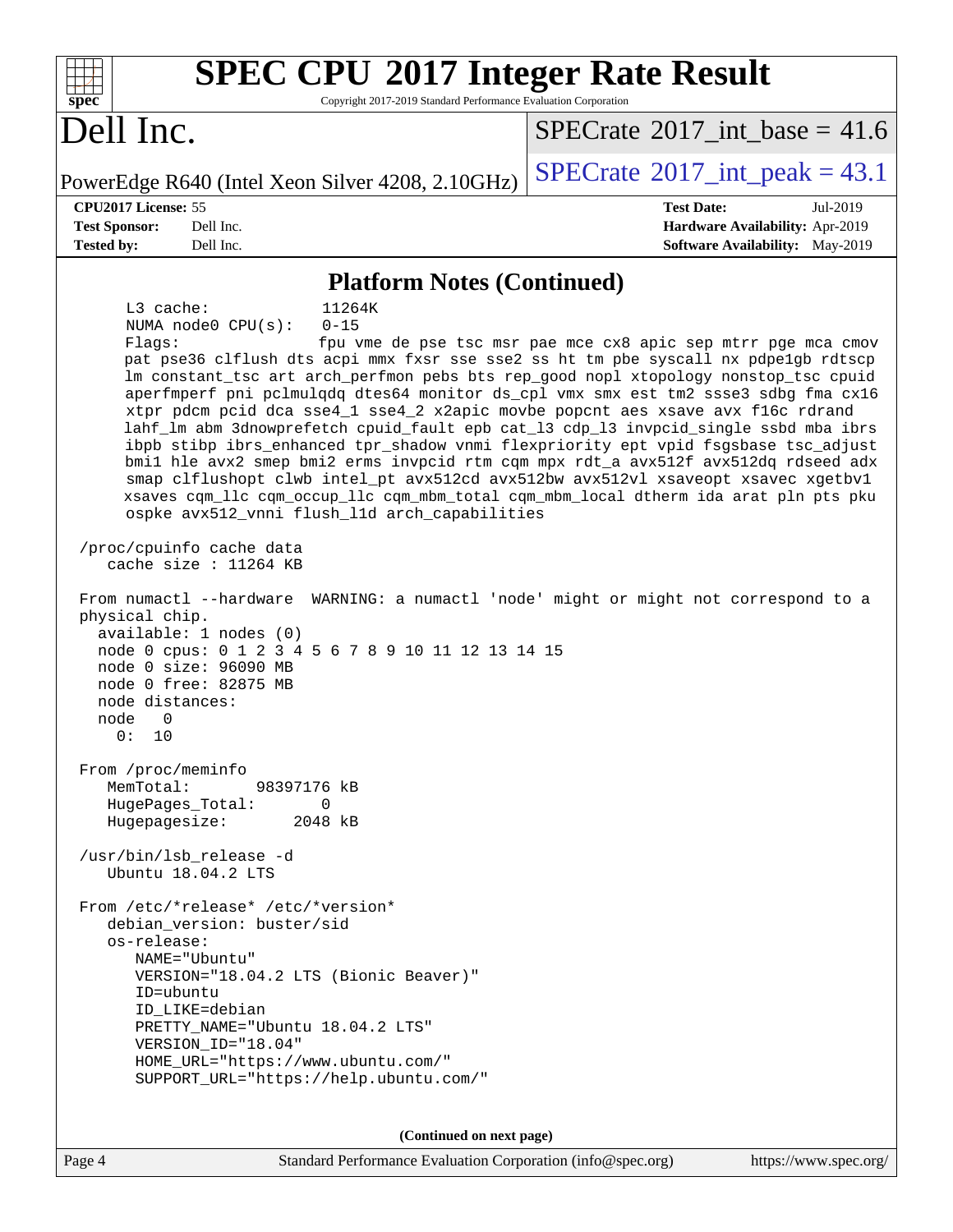| $spec^*$                                                                                                                                                                         | Copyright 2017-2019 Standard Performance Evaluation Corporation      | <b>SPEC CPU®2017 Integer Rate Result</b>                                                                                                                                                                                                                                                                                                                                                                                    |
|----------------------------------------------------------------------------------------------------------------------------------------------------------------------------------|----------------------------------------------------------------------|-----------------------------------------------------------------------------------------------------------------------------------------------------------------------------------------------------------------------------------------------------------------------------------------------------------------------------------------------------------------------------------------------------------------------------|
| Dell Inc.                                                                                                                                                                        |                                                                      | $SPECTate$ <sup>®</sup> 2017 int base = 41.6                                                                                                                                                                                                                                                                                                                                                                                |
| PowerEdge R640 (Intel Xeon Silver 4208, 2.10GHz)                                                                                                                                 |                                                                      | $SPECTate^{\circ}2017$ _int_peak = 43.1                                                                                                                                                                                                                                                                                                                                                                                     |
| CPU2017 License: 55<br>Dell Inc.<br><b>Test Sponsor:</b><br>Dell Inc.<br><b>Tested by:</b>                                                                                       |                                                                      | <b>Test Date:</b><br>Jul-2019<br>Hardware Availability: Apr-2019<br>Software Availability: May-2019                                                                                                                                                                                                                                                                                                                         |
|                                                                                                                                                                                  | <b>Platform Notes (Continued)</b>                                    |                                                                                                                                                                                                                                                                                                                                                                                                                             |
| uname $-a$ :<br>x86_64 x86_64 GNU/Linux                                                                                                                                          |                                                                      | Linux intel-sut 4.15.0-45-generic #48-Ubuntu SMP Tue Jan 29 16:28:13 UTC 2019 x86_64                                                                                                                                                                                                                                                                                                                                        |
| Kernel self-reported vulnerability status:                                                                                                                                       |                                                                      |                                                                                                                                                                                                                                                                                                                                                                                                                             |
| $CVE-2017-5754$ (Meltdown):<br>CVE-2017-5753 (Spectre variant 1): Mitigation: __user pointer sanitization<br>CVE-2017-5715 (Spectre variant 2): Mitigation: Enhanced IBRS, IBPB  | Not affected                                                         |                                                                                                                                                                                                                                                                                                                                                                                                                             |
| run-level 5 Jul 8 17:01                                                                                                                                                          |                                                                      |                                                                                                                                                                                                                                                                                                                                                                                                                             |
| SPEC is set to: /home/cpu2017<br>Filesystem<br>/dev/sda2<br>ext4 439G                                                                                                            | Type Size Used Avail Use% Mounted on<br>34G 383G<br>$8\frac{6}{9}$ / |                                                                                                                                                                                                                                                                                                                                                                                                                             |
| frequent changes to hardware, firmware, and the "DMTF SMBIOS" standard.<br>BIOS Dell Inc. 2.1.8 04/30/2019<br>Memory:<br>18x Not Specified Not Specified                         |                                                                      | Additional information from dmidecode follows. WARNING: Use caution when you interpret<br>this section. The 'dmidecode' program reads system data which is "intended to allow<br>hardware to be accurately determined", but the intent may not be met, as there are<br>3x 002C0632002C 18ASF2G72PDZ-2G9E1 16 GB 2 rank 2933, configured at 2400<br>3x 002C069D002C 18ASF2G72PDZ-2G9E1 16 GB 2 rank 2933, configured at 2400 |
| (End of data from sysinfo program)                                                                                                                                               |                                                                      |                                                                                                                                                                                                                                                                                                                                                                                                                             |
|                                                                                                                                                                                  | <b>Compiler Version Notes</b>                                        |                                                                                                                                                                                                                                                                                                                                                                                                                             |
| $502.\text{gcc\_r}(\text{peak})$<br>C                                                                                                                                            |                                                                      |                                                                                                                                                                                                                                                                                                                                                                                                                             |
| Intel(R) C Intel(R) 64 Compiler for applications running on IA-32, Version<br>19.0.4.227 Build 20190416                                                                          |                                                                      |                                                                                                                                                                                                                                                                                                                                                                                                                             |
| Copyright (C) 1985-2019 Intel Corporation. All rights reserved.                                                                                                                  |                                                                      |                                                                                                                                                                                                                                                                                                                                                                                                                             |
| C                                                                                                                                                                                | 525.x264_r(base, peak) 557.xz_r(base, peak)                          | 500.perlbench_r(base, peak) 502.gcc_r(base) 505.mcf_r(base, peak)                                                                                                                                                                                                                                                                                                                                                           |
| Intel(R) C Intel(R) 64 Compiler for applications running on Intel(R) 64,<br>Version 19.0.4.227 Build 20190416<br>Copyright (C) 1985-2019 Intel Corporation. All rights reserved. |                                                                      |                                                                                                                                                                                                                                                                                                                                                                                                                             |
|                                                                                                                                                                                  |                                                                      |                                                                                                                                                                                                                                                                                                                                                                                                                             |
|                                                                                                                                                                                  | (Continued on next page)                                             |                                                                                                                                                                                                                                                                                                                                                                                                                             |
| Page 5                                                                                                                                                                           | Standard Performance Evaluation Corporation (info@spec.org)          | https://www.spec.org/                                                                                                                                                                                                                                                                                                                                                                                                       |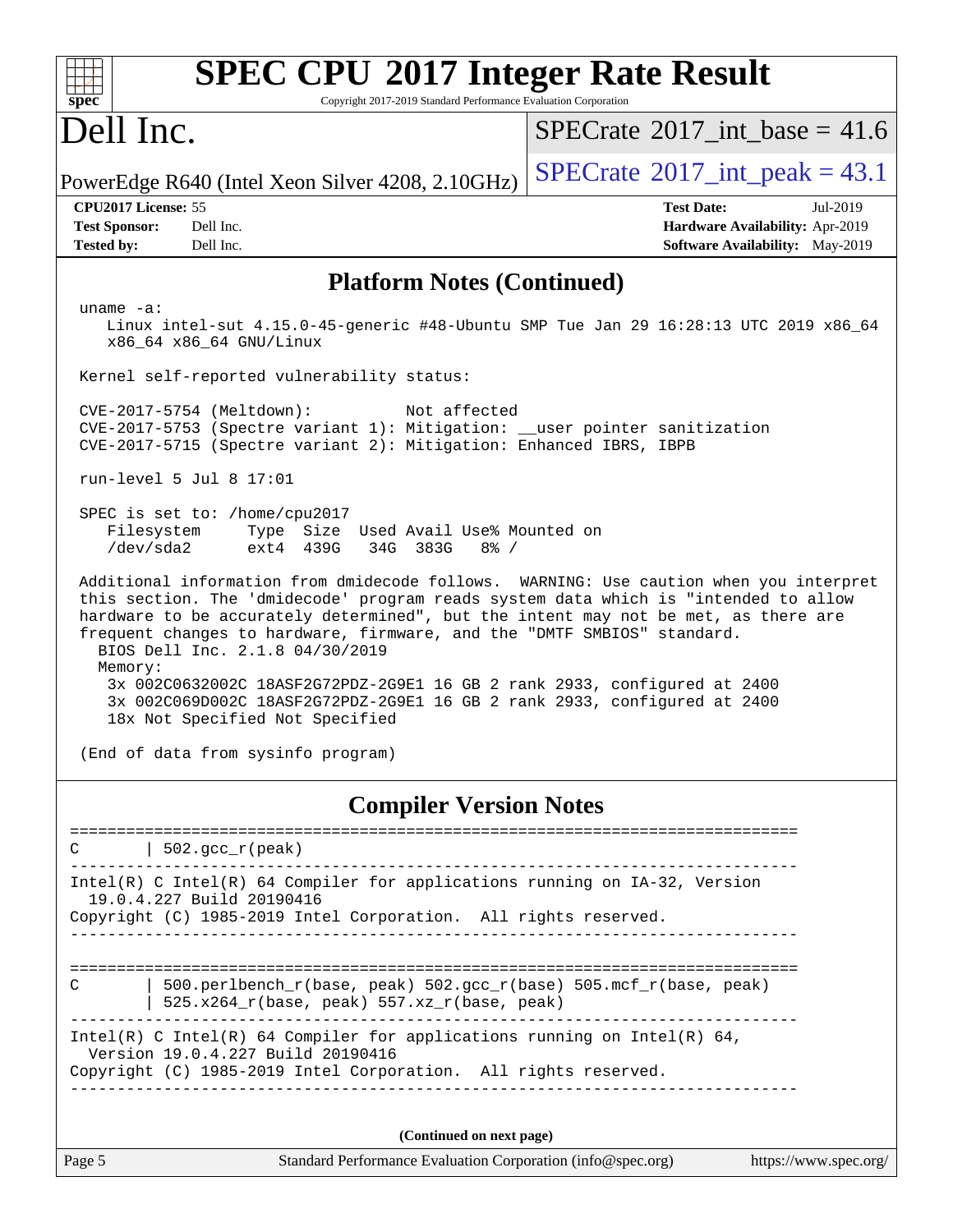| spec <sup>®</sup>                                                | <b>SPEC CPU®2017 Integer Rate Result</b><br>Copyright 2017-2019 Standard Performance Evaluation Corporation                                                                        |                                                                                                     |
|------------------------------------------------------------------|------------------------------------------------------------------------------------------------------------------------------------------------------------------------------------|-----------------------------------------------------------------------------------------------------|
| Dell Inc.                                                        |                                                                                                                                                                                    | $SPECTate$ <sup>®</sup> 2017_int_base = 41.6                                                        |
|                                                                  | PowerEdge R640 (Intel Xeon Silver 4208, 2.10GHz)                                                                                                                                   | $SPECrate^{\circledcirc}2017\_int\_peak = 43.1$                                                     |
| CPU2017 License: 55<br><b>Test Sponsor:</b><br><b>Tested by:</b> | Dell Inc.<br>Dell Inc.                                                                                                                                                             | <b>Test Date:</b><br>Jul-2019<br>Hardware Availability: Apr-2019<br>Software Availability: May-2019 |
|                                                                  | <b>Compiler Version Notes (Continued)</b>                                                                                                                                          |                                                                                                     |
| C                                                                | $\vert$ 502.gcc_r(peak)                                                                                                                                                            |                                                                                                     |
|                                                                  | Intel(R) C Intel(R) 64 Compiler for applications running on IA-32, Version<br>19.0.4.227 Build 20190416<br>Copyright (C) 1985-2019 Intel Corporation. All rights reserved.         |                                                                                                     |
| С                                                                | 500.perlbench_r(base, peak) 502.gcc_r(base) 505.mcf_r(base, peak)<br>$525.x264_r(base, peak) 557.xz_r(base, peak)$                                                                 |                                                                                                     |
|                                                                  | Intel(R) C Intel(R) 64 Compiler for applications running on Intel(R) 64,<br>Version 19.0.4.227 Build 20190416<br>Copyright (C) 1985-2019 Intel Corporation. All rights reserved.   |                                                                                                     |
| $C++$                                                            | $523.xalanchm k_r (peak)$                                                                                                                                                          |                                                                                                     |
|                                                                  | Intel(R) C++ Intel(R) 64 Compiler for applications running on IA-32, Version<br>19.0.4.227 Build 20190416<br>Copyright (C) 1985-2019 Intel Corporation. All rights reserved.       |                                                                                                     |
| $C++$                                                            | 520.omnetpp_r(base, peak) 523.xalancbmk_r(base)<br>531.deepsjeng_r(base, peak) 541.leela_r(base, peak)                                                                             |                                                                                                     |
|                                                                  | Intel(R) C++ Intel(R) 64 Compiler for applications running on Intel(R) 64,<br>Version 19.0.4.227 Build 20190416<br>Copyright (C) 1985-2019 Intel Corporation. All rights reserved. |                                                                                                     |
| $C++$                                                            | 523.xalancbmk_r(peak)                                                                                                                                                              |                                                                                                     |
|                                                                  | Intel(R) C++ Intel(R) 64 Compiler for applications running on IA-32, Version<br>19.0.4.227 Build 20190416<br>Copyright (C) 1985-2019 Intel Corporation. All rights reserved.       |                                                                                                     |
| $C++$                                                            | 520.omnetpp_r(base, peak) 523.xalancbmk_r(base)<br>531.deepsjeng_r(base, peak) 541.leela_r(base, peak)                                                                             |                                                                                                     |
|                                                                  | (Continued on next page)                                                                                                                                                           |                                                                                                     |

Page 6 Standard Performance Evaluation Corporation [\(info@spec.org\)](mailto:info@spec.org) <https://www.spec.org/>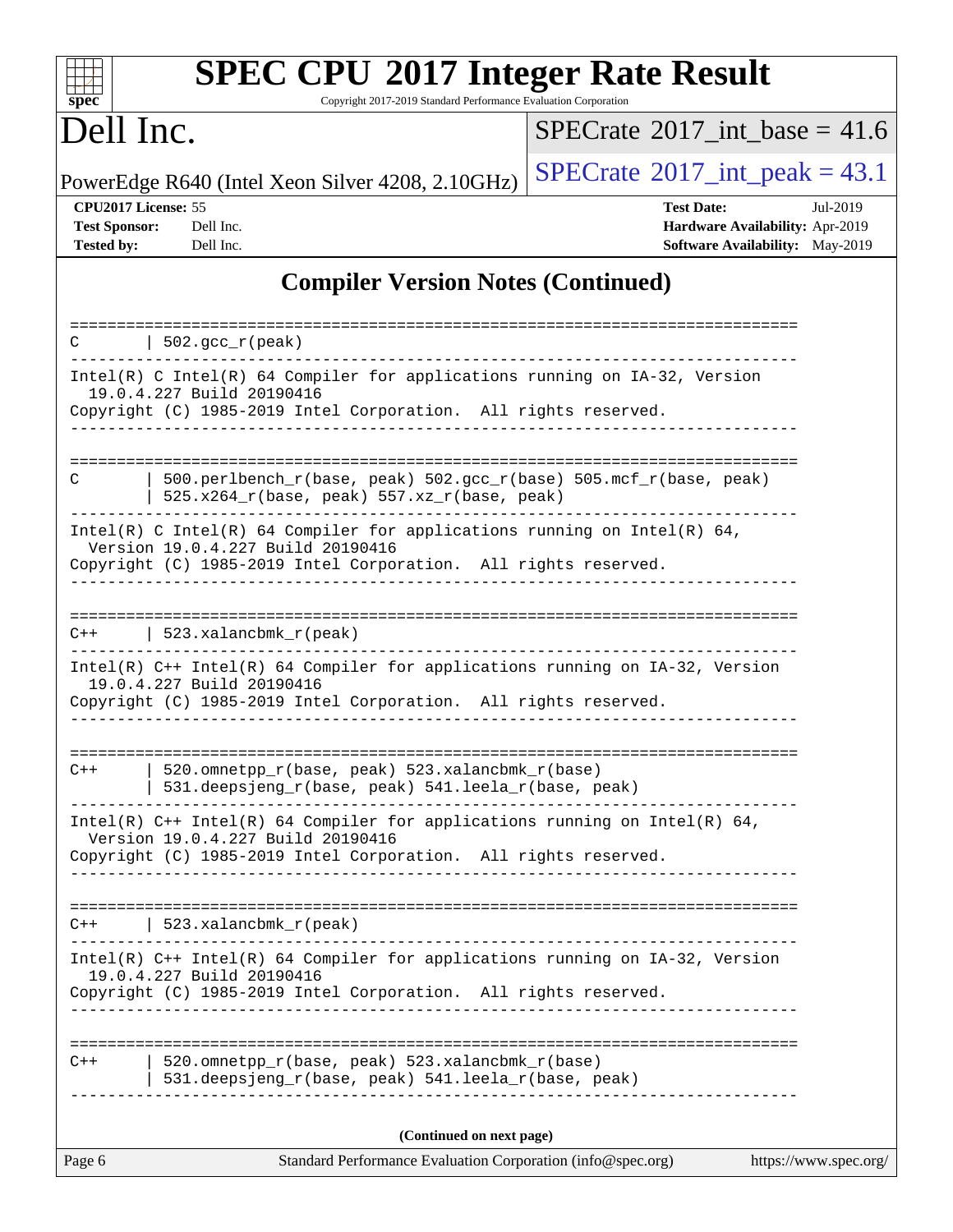

Copyright 2017-2019 Standard Performance Evaluation Corporation

## Dell Inc.

[SPECrate](http://www.spec.org/auto/cpu2017/Docs/result-fields.html#SPECrate2017intbase)<sup>®</sup>2017 int\_base = 41.6

PowerEdge R640 (Intel Xeon Silver 4208, 2.10GHz)  $\left|$  [SPECrate](http://www.spec.org/auto/cpu2017/Docs/result-fields.html#SPECrate2017intpeak)®[2017\\_int\\_peak =](http://www.spec.org/auto/cpu2017/Docs/result-fields.html#SPECrate2017intpeak) 43.1

| <b>Test Sponsor:</b> | Dell Inc. |
|----------------------|-----------|
| Tested by:           | Dell Inc. |

**[CPU2017 License:](http://www.spec.org/auto/cpu2017/Docs/result-fields.html#CPU2017License)** 55 **[Test Date:](http://www.spec.org/auto/cpu2017/Docs/result-fields.html#TestDate)** Jul-2019 **[Hardware Availability:](http://www.spec.org/auto/cpu2017/Docs/result-fields.html#HardwareAvailability)** Apr-2019 **[Software Availability:](http://www.spec.org/auto/cpu2017/Docs/result-fields.html#SoftwareAvailability)** May-2019

### **[Compiler Version Notes \(Continued\)](http://www.spec.org/auto/cpu2017/Docs/result-fields.html#CompilerVersionNotes)**

| Intel(R) C++ Intel(R) 64 Compiler for applications running on Intel(R) 64,<br>Version 19.0.4.227 Build 20190416<br>Copyright (C) 1985-2019 Intel Corporation. All rights reserved. |
|------------------------------------------------------------------------------------------------------------------------------------------------------------------------------------|
|                                                                                                                                                                                    |
|                                                                                                                                                                                    |
|                                                                                                                                                                                    |
| Fortran   548. $exchange2 r(base, peak)$                                                                                                                                           |
|                                                                                                                                                                                    |
| Intel(R) Fortran Intel(R) 64 Compiler for applications running on Intel(R)<br>64, Version 19.0.4.227 Build 20190416                                                                |
| Copyright (C) 1985-2019 Intel Corporation. All rights reserved.                                                                                                                    |
|                                                                                                                                                                                    |

### **[Base Compiler Invocation](http://www.spec.org/auto/cpu2017/Docs/result-fields.html#BaseCompilerInvocation)**

[C benchmarks](http://www.spec.org/auto/cpu2017/Docs/result-fields.html#Cbenchmarks): [icc -m64 -std=c11](http://www.spec.org/cpu2017/results/res2019q3/cpu2017-20190831-17322.flags.html#user_CCbase_intel_icc_64bit_c11_33ee0cdaae7deeeab2a9725423ba97205ce30f63b9926c2519791662299b76a0318f32ddfffdc46587804de3178b4f9328c46fa7c2b0cd779d7a61945c91cd35)

[C++ benchmarks:](http://www.spec.org/auto/cpu2017/Docs/result-fields.html#CXXbenchmarks) [icpc -m64](http://www.spec.org/cpu2017/results/res2019q3/cpu2017-20190831-17322.flags.html#user_CXXbase_intel_icpc_64bit_4ecb2543ae3f1412ef961e0650ca070fec7b7afdcd6ed48761b84423119d1bf6bdf5cad15b44d48e7256388bc77273b966e5eb805aefd121eb22e9299b2ec9d9)

[Fortran benchmarks](http://www.spec.org/auto/cpu2017/Docs/result-fields.html#Fortranbenchmarks): [ifort -m64](http://www.spec.org/cpu2017/results/res2019q3/cpu2017-20190831-17322.flags.html#user_FCbase_intel_ifort_64bit_24f2bb282fbaeffd6157abe4f878425411749daecae9a33200eee2bee2fe76f3b89351d69a8130dd5949958ce389cf37ff59a95e7a40d588e8d3a57e0c3fd751)

### **[Base Portability Flags](http://www.spec.org/auto/cpu2017/Docs/result-fields.html#BasePortabilityFlags)**

 500.perlbench\_r: [-DSPEC\\_LP64](http://www.spec.org/cpu2017/results/res2019q3/cpu2017-20190831-17322.flags.html#b500.perlbench_r_basePORTABILITY_DSPEC_LP64) [-DSPEC\\_LINUX\\_X64](http://www.spec.org/cpu2017/results/res2019q3/cpu2017-20190831-17322.flags.html#b500.perlbench_r_baseCPORTABILITY_DSPEC_LINUX_X64) 502.gcc\_r: [-DSPEC\\_LP64](http://www.spec.org/cpu2017/results/res2019q3/cpu2017-20190831-17322.flags.html#suite_basePORTABILITY502_gcc_r_DSPEC_LP64) 505.mcf\_r: [-DSPEC\\_LP64](http://www.spec.org/cpu2017/results/res2019q3/cpu2017-20190831-17322.flags.html#suite_basePORTABILITY505_mcf_r_DSPEC_LP64) 520.omnetpp\_r: [-DSPEC\\_LP64](http://www.spec.org/cpu2017/results/res2019q3/cpu2017-20190831-17322.flags.html#suite_basePORTABILITY520_omnetpp_r_DSPEC_LP64) 523.xalancbmk\_r: [-DSPEC\\_LP64](http://www.spec.org/cpu2017/results/res2019q3/cpu2017-20190831-17322.flags.html#suite_basePORTABILITY523_xalancbmk_r_DSPEC_LP64) [-DSPEC\\_LINUX](http://www.spec.org/cpu2017/results/res2019q3/cpu2017-20190831-17322.flags.html#b523.xalancbmk_r_baseCXXPORTABILITY_DSPEC_LINUX) 525.x264\_r: [-DSPEC\\_LP64](http://www.spec.org/cpu2017/results/res2019q3/cpu2017-20190831-17322.flags.html#suite_basePORTABILITY525_x264_r_DSPEC_LP64) 531.deepsjeng\_r: [-DSPEC\\_LP64](http://www.spec.org/cpu2017/results/res2019q3/cpu2017-20190831-17322.flags.html#suite_basePORTABILITY531_deepsjeng_r_DSPEC_LP64) 541.leela\_r: [-DSPEC\\_LP64](http://www.spec.org/cpu2017/results/res2019q3/cpu2017-20190831-17322.flags.html#suite_basePORTABILITY541_leela_r_DSPEC_LP64) 548.exchange2\_r: [-DSPEC\\_LP64](http://www.spec.org/cpu2017/results/res2019q3/cpu2017-20190831-17322.flags.html#suite_basePORTABILITY548_exchange2_r_DSPEC_LP64) 557.xz\_r: [-DSPEC\\_LP64](http://www.spec.org/cpu2017/results/res2019q3/cpu2017-20190831-17322.flags.html#suite_basePORTABILITY557_xz_r_DSPEC_LP64)

### **[Base Optimization Flags](http://www.spec.org/auto/cpu2017/Docs/result-fields.html#BaseOptimizationFlags)**

[C benchmarks](http://www.spec.org/auto/cpu2017/Docs/result-fields.html#Cbenchmarks):

[-Wl,-z,muldefs](http://www.spec.org/cpu2017/results/res2019q3/cpu2017-20190831-17322.flags.html#user_CCbase_link_force_multiple1_b4cbdb97b34bdee9ceefcfe54f4c8ea74255f0b02a4b23e853cdb0e18eb4525ac79b5a88067c842dd0ee6996c24547a27a4b99331201badda8798ef8a743f577) [-xCORE-AVX2](http://www.spec.org/cpu2017/results/res2019q3/cpu2017-20190831-17322.flags.html#user_CCbase_f-xCORE-AVX2) [-ipo](http://www.spec.org/cpu2017/results/res2019q3/cpu2017-20190831-17322.flags.html#user_CCbase_f-ipo) -03 [-no-prec-div](http://www.spec.org/cpu2017/results/res2019q3/cpu2017-20190831-17322.flags.html#user_CCbase_f-no-prec-div)

**(Continued on next page)**

Page 7 Standard Performance Evaluation Corporation [\(info@spec.org\)](mailto:info@spec.org) <https://www.spec.org/>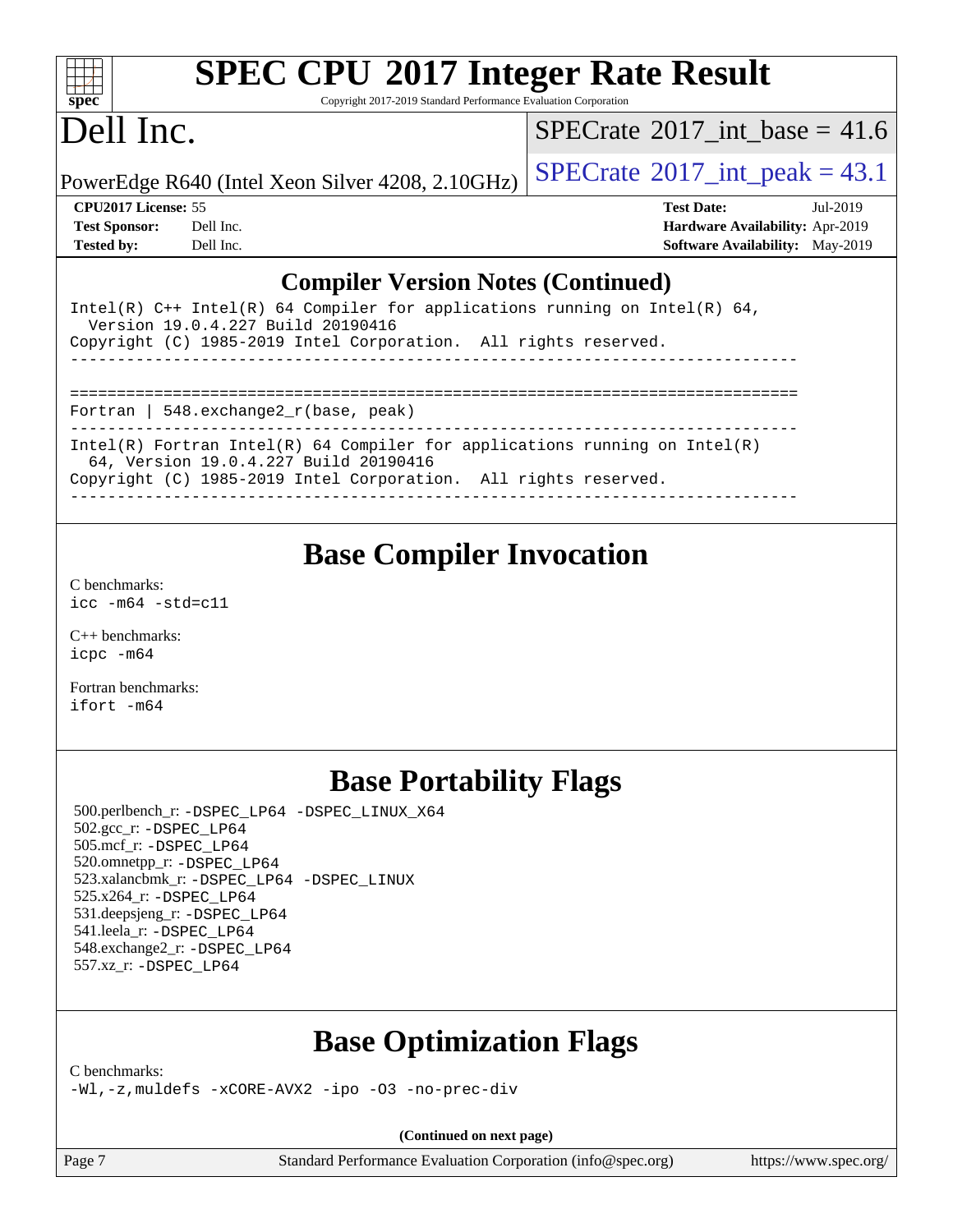

Copyright 2017-2019 Standard Performance Evaluation Corporation

## Dell Inc.

[SPECrate](http://www.spec.org/auto/cpu2017/Docs/result-fields.html#SPECrate2017intbase)®2017 int\_base = 41.6

PowerEdge R640 (Intel Xeon Silver 4208, 2.10GHz)  $\left|$  [SPECrate](http://www.spec.org/auto/cpu2017/Docs/result-fields.html#SPECrate2017intpeak)®[2017\\_int\\_peak =](http://www.spec.org/auto/cpu2017/Docs/result-fields.html#SPECrate2017intpeak) 43.1

**[Tested by:](http://www.spec.org/auto/cpu2017/Docs/result-fields.html#Testedby)** Dell Inc. **[Software Availability:](http://www.spec.org/auto/cpu2017/Docs/result-fields.html#SoftwareAvailability)** May-2019

**[CPU2017 License:](http://www.spec.org/auto/cpu2017/Docs/result-fields.html#CPU2017License)** 55 **[Test Date:](http://www.spec.org/auto/cpu2017/Docs/result-fields.html#TestDate)** Jul-2019 **[Test Sponsor:](http://www.spec.org/auto/cpu2017/Docs/result-fields.html#TestSponsor)** Dell Inc. **[Hardware Availability:](http://www.spec.org/auto/cpu2017/Docs/result-fields.html#HardwareAvailability)** Apr-2019

## **[Base Optimization Flags \(Continued\)](http://www.spec.org/auto/cpu2017/Docs/result-fields.html#BaseOptimizationFlags)**

[C benchmarks](http://www.spec.org/auto/cpu2017/Docs/result-fields.html#Cbenchmarks) (continued):

[-qopt-mem-layout-trans=4](http://www.spec.org/cpu2017/results/res2019q3/cpu2017-20190831-17322.flags.html#user_CCbase_f-qopt-mem-layout-trans_fa39e755916c150a61361b7846f310bcdf6f04e385ef281cadf3647acec3f0ae266d1a1d22d972a7087a248fd4e6ca390a3634700869573d231a252c784941a8) [-L/usr/local/IntelCompiler19/compilers\\_and\\_libraries\\_2019.4.227/linux/compiler/lib/intel64](http://www.spec.org/cpu2017/results/res2019q3/cpu2017-20190831-17322.flags.html#user_CCbase_qkmalloc_link_0ffe0cb02c68ef1b443a077c7888c10c67ca0d1dd7138472156f06a085bbad385f78d49618ad55dca9db3b1608e84afc2f69b4003b1d1ca498a9fc1462ccefda) [-lqkmalloc](http://www.spec.org/cpu2017/results/res2019q3/cpu2017-20190831-17322.flags.html#user_CCbase_qkmalloc_link_lib_79a818439969f771c6bc311cfd333c00fc099dad35c030f5aab9dda831713d2015205805422f83de8875488a2991c0a156aaa600e1f9138f8fc37004abc96dc5)

[C++ benchmarks](http://www.spec.org/auto/cpu2017/Docs/result-fields.html#CXXbenchmarks):

[-Wl,-z,muldefs](http://www.spec.org/cpu2017/results/res2019q3/cpu2017-20190831-17322.flags.html#user_CXXbase_link_force_multiple1_b4cbdb97b34bdee9ceefcfe54f4c8ea74255f0b02a4b23e853cdb0e18eb4525ac79b5a88067c842dd0ee6996c24547a27a4b99331201badda8798ef8a743f577) [-xCORE-AVX2](http://www.spec.org/cpu2017/results/res2019q3/cpu2017-20190831-17322.flags.html#user_CXXbase_f-xCORE-AVX2) [-ipo](http://www.spec.org/cpu2017/results/res2019q3/cpu2017-20190831-17322.flags.html#user_CXXbase_f-ipo) [-O3](http://www.spec.org/cpu2017/results/res2019q3/cpu2017-20190831-17322.flags.html#user_CXXbase_f-O3) [-no-prec-div](http://www.spec.org/cpu2017/results/res2019q3/cpu2017-20190831-17322.flags.html#user_CXXbase_f-no-prec-div) [-qopt-mem-layout-trans=4](http://www.spec.org/cpu2017/results/res2019q3/cpu2017-20190831-17322.flags.html#user_CXXbase_f-qopt-mem-layout-trans_fa39e755916c150a61361b7846f310bcdf6f04e385ef281cadf3647acec3f0ae266d1a1d22d972a7087a248fd4e6ca390a3634700869573d231a252c784941a8) [-L/usr/local/IntelCompiler19/compilers\\_and\\_libraries\\_2019.4.227/linux/compiler/lib/intel64](http://www.spec.org/cpu2017/results/res2019q3/cpu2017-20190831-17322.flags.html#user_CXXbase_qkmalloc_link_0ffe0cb02c68ef1b443a077c7888c10c67ca0d1dd7138472156f06a085bbad385f78d49618ad55dca9db3b1608e84afc2f69b4003b1d1ca498a9fc1462ccefda) [-lqkmalloc](http://www.spec.org/cpu2017/results/res2019q3/cpu2017-20190831-17322.flags.html#user_CXXbase_qkmalloc_link_lib_79a818439969f771c6bc311cfd333c00fc099dad35c030f5aab9dda831713d2015205805422f83de8875488a2991c0a156aaa600e1f9138f8fc37004abc96dc5)

### [Fortran benchmarks:](http://www.spec.org/auto/cpu2017/Docs/result-fields.html#Fortranbenchmarks)

[-Wl,-z,muldefs](http://www.spec.org/cpu2017/results/res2019q3/cpu2017-20190831-17322.flags.html#user_FCbase_link_force_multiple1_b4cbdb97b34bdee9ceefcfe54f4c8ea74255f0b02a4b23e853cdb0e18eb4525ac79b5a88067c842dd0ee6996c24547a27a4b99331201badda8798ef8a743f577) [-xCORE-AVX2](http://www.spec.org/cpu2017/results/res2019q3/cpu2017-20190831-17322.flags.html#user_FCbase_f-xCORE-AVX2) [-ipo](http://www.spec.org/cpu2017/results/res2019q3/cpu2017-20190831-17322.flags.html#user_FCbase_f-ipo) [-O3](http://www.spec.org/cpu2017/results/res2019q3/cpu2017-20190831-17322.flags.html#user_FCbase_f-O3) [-no-prec-div](http://www.spec.org/cpu2017/results/res2019q3/cpu2017-20190831-17322.flags.html#user_FCbase_f-no-prec-div) [-qopt-mem-layout-trans=4](http://www.spec.org/cpu2017/results/res2019q3/cpu2017-20190831-17322.flags.html#user_FCbase_f-qopt-mem-layout-trans_fa39e755916c150a61361b7846f310bcdf6f04e385ef281cadf3647acec3f0ae266d1a1d22d972a7087a248fd4e6ca390a3634700869573d231a252c784941a8) [-nostandard-realloc-lhs](http://www.spec.org/cpu2017/results/res2019q3/cpu2017-20190831-17322.flags.html#user_FCbase_f_2003_std_realloc_82b4557e90729c0f113870c07e44d33d6f5a304b4f63d4c15d2d0f1fab99f5daaed73bdb9275d9ae411527f28b936061aa8b9c8f2d63842963b95c9dd6426b8a) [-align array32byte](http://www.spec.org/cpu2017/results/res2019q3/cpu2017-20190831-17322.flags.html#user_FCbase_align_array32byte_b982fe038af199962ba9a80c053b8342c548c85b40b8e86eb3cc33dee0d7986a4af373ac2d51c3f7cf710a18d62fdce2948f201cd044323541f22fc0fffc51b6) [-L/usr/local/IntelCompiler19/compilers\\_and\\_libraries\\_2019.4.227/linux/compiler/lib/intel64](http://www.spec.org/cpu2017/results/res2019q3/cpu2017-20190831-17322.flags.html#user_FCbase_qkmalloc_link_0ffe0cb02c68ef1b443a077c7888c10c67ca0d1dd7138472156f06a085bbad385f78d49618ad55dca9db3b1608e84afc2f69b4003b1d1ca498a9fc1462ccefda) [-lqkmalloc](http://www.spec.org/cpu2017/results/res2019q3/cpu2017-20190831-17322.flags.html#user_FCbase_qkmalloc_link_lib_79a818439969f771c6bc311cfd333c00fc099dad35c030f5aab9dda831713d2015205805422f83de8875488a2991c0a156aaa600e1f9138f8fc37004abc96dc5)

### **[Peak Compiler Invocation](http://www.spec.org/auto/cpu2017/Docs/result-fields.html#PeakCompilerInvocation)**

[C benchmarks \(except as noted below\)](http://www.spec.org/auto/cpu2017/Docs/result-fields.html#Cbenchmarksexceptasnotedbelow): [icc -m64 -std=c11](http://www.spec.org/cpu2017/results/res2019q3/cpu2017-20190831-17322.flags.html#user_CCpeak_intel_icc_64bit_c11_33ee0cdaae7deeeab2a9725423ba97205ce30f63b9926c2519791662299b76a0318f32ddfffdc46587804de3178b4f9328c46fa7c2b0cd779d7a61945c91cd35)

502.gcc\_r: [icc -m32 -std=c11 -L/usr/local/IntelCompiler19/compilers\\_and\\_libraries\\_2019.4.227/linux/compiler/lib/ia32\\_lin](http://www.spec.org/cpu2017/results/res2019q3/cpu2017-20190831-17322.flags.html#user_peakCCLD502_gcc_r_intel_icc_38a193a897536fa645efb1dc6ac2bea2bddbbe56f130e144a606d1b2649003f27c79f8814020c1f9355cbbf0d7ab0d194a7a979ee1e2a95641bbb8cf571aac7b)

[C++ benchmarks \(except as noted below\)](http://www.spec.org/auto/cpu2017/Docs/result-fields.html#CXXbenchmarksexceptasnotedbelow): [icpc -m64](http://www.spec.org/cpu2017/results/res2019q3/cpu2017-20190831-17322.flags.html#user_CXXpeak_intel_icpc_64bit_4ecb2543ae3f1412ef961e0650ca070fec7b7afdcd6ed48761b84423119d1bf6bdf5cad15b44d48e7256388bc77273b966e5eb805aefd121eb22e9299b2ec9d9)

523.xalancbmk\_r: [icpc -m32 -L/usr/local/IntelCompiler19/compilers\\_and\\_libraries\\_2019.4.227/linux/compiler/lib/ia32\\_lin](http://www.spec.org/cpu2017/results/res2019q3/cpu2017-20190831-17322.flags.html#user_peakCXXLD523_xalancbmk_r_intel_icpc_840f965b38320ad10acba6032d6ca4c816e722c432c250f3408feae347068ba449f694544a48cf12cd3bde3495e328e6747ab0f629c2925d3062e2ee144af951)

[Fortran benchmarks](http://www.spec.org/auto/cpu2017/Docs/result-fields.html#Fortranbenchmarks): [ifort -m64](http://www.spec.org/cpu2017/results/res2019q3/cpu2017-20190831-17322.flags.html#user_FCpeak_intel_ifort_64bit_24f2bb282fbaeffd6157abe4f878425411749daecae9a33200eee2bee2fe76f3b89351d69a8130dd5949958ce389cf37ff59a95e7a40d588e8d3a57e0c3fd751)

### **[Peak Portability Flags](http://www.spec.org/auto/cpu2017/Docs/result-fields.html#PeakPortabilityFlags)**

 500.perlbench\_r: [-DSPEC\\_LP64](http://www.spec.org/cpu2017/results/res2019q3/cpu2017-20190831-17322.flags.html#b500.perlbench_r_peakPORTABILITY_DSPEC_LP64) [-DSPEC\\_LINUX\\_X64](http://www.spec.org/cpu2017/results/res2019q3/cpu2017-20190831-17322.flags.html#b500.perlbench_r_peakCPORTABILITY_DSPEC_LINUX_X64) 502.gcc\_r: [-D\\_FILE\\_OFFSET\\_BITS=64](http://www.spec.org/cpu2017/results/res2019q3/cpu2017-20190831-17322.flags.html#user_peakPORTABILITY502_gcc_r_file_offset_bits_64_5ae949a99b284ddf4e95728d47cb0843d81b2eb0e18bdfe74bbf0f61d0b064f4bda2f10ea5eb90e1dcab0e84dbc592acfc5018bc955c18609f94ddb8d550002c) 505.mcf\_r: [-DSPEC\\_LP64](http://www.spec.org/cpu2017/results/res2019q3/cpu2017-20190831-17322.flags.html#suite_peakPORTABILITY505_mcf_r_DSPEC_LP64) 520.omnetpp\_r: [-DSPEC\\_LP64](http://www.spec.org/cpu2017/results/res2019q3/cpu2017-20190831-17322.flags.html#suite_peakPORTABILITY520_omnetpp_r_DSPEC_LP64) 523.xalancbmk\_r: [-D\\_FILE\\_OFFSET\\_BITS=64](http://www.spec.org/cpu2017/results/res2019q3/cpu2017-20190831-17322.flags.html#user_peakPORTABILITY523_xalancbmk_r_file_offset_bits_64_5ae949a99b284ddf4e95728d47cb0843d81b2eb0e18bdfe74bbf0f61d0b064f4bda2f10ea5eb90e1dcab0e84dbc592acfc5018bc955c18609f94ddb8d550002c) [-DSPEC\\_LINUX](http://www.spec.org/cpu2017/results/res2019q3/cpu2017-20190831-17322.flags.html#b523.xalancbmk_r_peakCXXPORTABILITY_DSPEC_LINUX) 525.x264\_r: [-DSPEC\\_LP64](http://www.spec.org/cpu2017/results/res2019q3/cpu2017-20190831-17322.flags.html#suite_peakPORTABILITY525_x264_r_DSPEC_LP64) 531.deepsjeng\_r: [-DSPEC\\_LP64](http://www.spec.org/cpu2017/results/res2019q3/cpu2017-20190831-17322.flags.html#suite_peakPORTABILITY531_deepsjeng_r_DSPEC_LP64)

**(Continued on next page)**

Page 8 Standard Performance Evaluation Corporation [\(info@spec.org\)](mailto:info@spec.org) <https://www.spec.org/>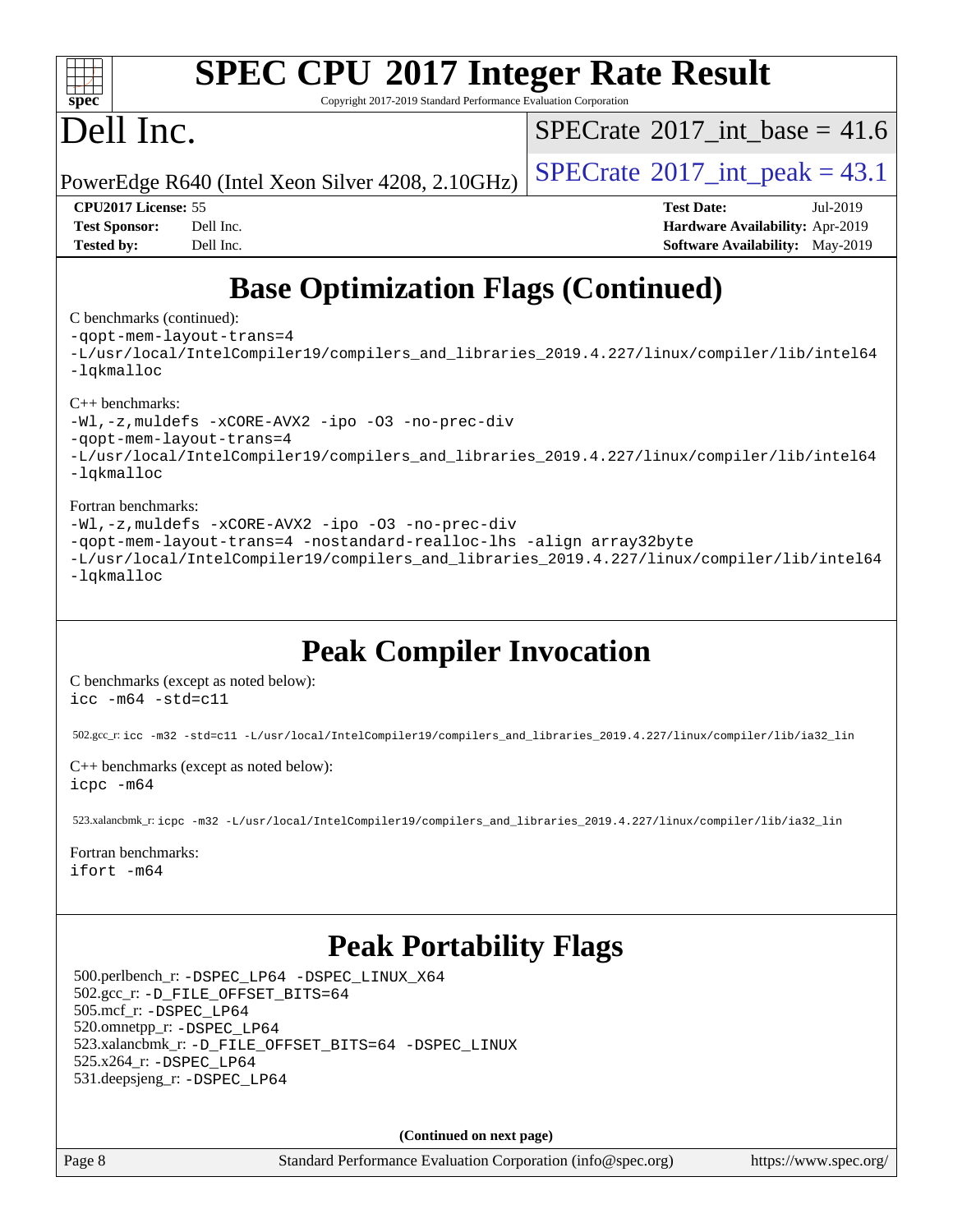### $+\ +$ **[spec](http://www.spec.org/)**

# **[SPEC CPU](http://www.spec.org/auto/cpu2017/Docs/result-fields.html#SPECCPU2017IntegerRateResult)[2017 Integer Rate Result](http://www.spec.org/auto/cpu2017/Docs/result-fields.html#SPECCPU2017IntegerRateResult)**

Copyright 2017-2019 Standard Performance Evaluation Corporation

## Dell Inc.

[SPECrate](http://www.spec.org/auto/cpu2017/Docs/result-fields.html#SPECrate2017intbase)®2017 int\_base = 41.6

PowerEdge R640 (Intel Xeon Silver 4208, 2.10GHz)  $\left|$  [SPECrate](http://www.spec.org/auto/cpu2017/Docs/result-fields.html#SPECrate2017intpeak)<sup>®</sup>[2017\\_int\\_peak =](http://www.spec.org/auto/cpu2017/Docs/result-fields.html#SPECrate2017intpeak) 43.1

**[CPU2017 License:](http://www.spec.org/auto/cpu2017/Docs/result-fields.html#CPU2017License)** 55 **[Test Date:](http://www.spec.org/auto/cpu2017/Docs/result-fields.html#TestDate)** Jul-2019 **[Test Sponsor:](http://www.spec.org/auto/cpu2017/Docs/result-fields.html#TestSponsor)** Dell Inc. **[Hardware Availability:](http://www.spec.org/auto/cpu2017/Docs/result-fields.html#HardwareAvailability)** Apr-2019 **[Tested by:](http://www.spec.org/auto/cpu2017/Docs/result-fields.html#Testedby)** Dell Inc. **[Software Availability:](http://www.spec.org/auto/cpu2017/Docs/result-fields.html#SoftwareAvailability)** May-2019

## **[Peak Portability Flags \(Continued\)](http://www.spec.org/auto/cpu2017/Docs/result-fields.html#PeakPortabilityFlags)**

 541.leela\_r: [-DSPEC\\_LP64](http://www.spec.org/cpu2017/results/res2019q3/cpu2017-20190831-17322.flags.html#suite_peakPORTABILITY541_leela_r_DSPEC_LP64) 548.exchange2\_r: [-DSPEC\\_LP64](http://www.spec.org/cpu2017/results/res2019q3/cpu2017-20190831-17322.flags.html#suite_peakPORTABILITY548_exchange2_r_DSPEC_LP64) 557.xz\_r: [-DSPEC\\_LP64](http://www.spec.org/cpu2017/results/res2019q3/cpu2017-20190831-17322.flags.html#suite_peakPORTABILITY557_xz_r_DSPEC_LP64)

## **[Peak Optimization Flags](http://www.spec.org/auto/cpu2017/Docs/result-fields.html#PeakOptimizationFlags)**

[C benchmarks](http://www.spec.org/auto/cpu2017/Docs/result-fields.html#Cbenchmarks):

Page 9 Standard Performance Evaluation Corporation [\(info@spec.org\)](mailto:info@spec.org) <https://www.spec.org/> 500.perlbench\_r: [-Wl,-z,muldefs](http://www.spec.org/cpu2017/results/res2019q3/cpu2017-20190831-17322.flags.html#user_peakEXTRA_LDFLAGS500_perlbench_r_link_force_multiple1_b4cbdb97b34bdee9ceefcfe54f4c8ea74255f0b02a4b23e853cdb0e18eb4525ac79b5a88067c842dd0ee6996c24547a27a4b99331201badda8798ef8a743f577) [-prof-gen](http://www.spec.org/cpu2017/results/res2019q3/cpu2017-20190831-17322.flags.html#user_peakPASS1_CFLAGSPASS1_LDFLAGS500_perlbench_r_prof_gen_5aa4926d6013ddb2a31985c654b3eb18169fc0c6952a63635c234f711e6e63dd76e94ad52365559451ec499a2cdb89e4dc58ba4c67ef54ca681ffbe1461d6b36)(pass 1) [-prof-use](http://www.spec.org/cpu2017/results/res2019q3/cpu2017-20190831-17322.flags.html#user_peakPASS2_CFLAGSPASS2_LDFLAGS500_perlbench_r_prof_use_1a21ceae95f36a2b53c25747139a6c16ca95bd9def2a207b4f0849963b97e94f5260e30a0c64f4bb623698870e679ca08317ef8150905d41bd88c6f78df73f19)(pass 2) [-ipo](http://www.spec.org/cpu2017/results/res2019q3/cpu2017-20190831-17322.flags.html#user_peakPASS1_COPTIMIZEPASS2_COPTIMIZE500_perlbench_r_f-ipo) [-xCORE-AVX2](http://www.spec.org/cpu2017/results/res2019q3/cpu2017-20190831-17322.flags.html#user_peakPASS2_COPTIMIZE500_perlbench_r_f-xCORE-AVX2) [-O3](http://www.spec.org/cpu2017/results/res2019q3/cpu2017-20190831-17322.flags.html#user_peakPASS1_COPTIMIZEPASS2_COPTIMIZE500_perlbench_r_f-O3) [-no-prec-div](http://www.spec.org/cpu2017/results/res2019q3/cpu2017-20190831-17322.flags.html#user_peakPASS1_COPTIMIZEPASS2_COPTIMIZE500_perlbench_r_f-no-prec-div) [-qopt-mem-layout-trans=4](http://www.spec.org/cpu2017/results/res2019q3/cpu2017-20190831-17322.flags.html#user_peakPASS1_COPTIMIZEPASS2_COPTIMIZE500_perlbench_r_f-qopt-mem-layout-trans_fa39e755916c150a61361b7846f310bcdf6f04e385ef281cadf3647acec3f0ae266d1a1d22d972a7087a248fd4e6ca390a3634700869573d231a252c784941a8) [-fno-strict-overflow](http://www.spec.org/cpu2017/results/res2019q3/cpu2017-20190831-17322.flags.html#user_peakEXTRA_OPTIMIZE500_perlbench_r_f-fno-strict-overflow) [-L/usr/local/IntelCompiler19/compilers\\_and\\_libraries\\_2019.4.227/linux/compiler/lib/intel64](http://www.spec.org/cpu2017/results/res2019q3/cpu2017-20190831-17322.flags.html#user_peakEXTRA_LIBS500_perlbench_r_qkmalloc_link_0ffe0cb02c68ef1b443a077c7888c10c67ca0d1dd7138472156f06a085bbad385f78d49618ad55dca9db3b1608e84afc2f69b4003b1d1ca498a9fc1462ccefda) [-lqkmalloc](http://www.spec.org/cpu2017/results/res2019q3/cpu2017-20190831-17322.flags.html#user_peakEXTRA_LIBS500_perlbench_r_qkmalloc_link_lib_79a818439969f771c6bc311cfd333c00fc099dad35c030f5aab9dda831713d2015205805422f83de8875488a2991c0a156aaa600e1f9138f8fc37004abc96dc5) 502.gcc\_r: [-Wl,-z,muldefs](http://www.spec.org/cpu2017/results/res2019q3/cpu2017-20190831-17322.flags.html#user_peakEXTRA_LDFLAGS502_gcc_r_link_force_multiple1_b4cbdb97b34bdee9ceefcfe54f4c8ea74255f0b02a4b23e853cdb0e18eb4525ac79b5a88067c842dd0ee6996c24547a27a4b99331201badda8798ef8a743f577) [-prof-gen](http://www.spec.org/cpu2017/results/res2019q3/cpu2017-20190831-17322.flags.html#user_peakPASS1_CFLAGSPASS1_LDFLAGS502_gcc_r_prof_gen_5aa4926d6013ddb2a31985c654b3eb18169fc0c6952a63635c234f711e6e63dd76e94ad52365559451ec499a2cdb89e4dc58ba4c67ef54ca681ffbe1461d6b36)(pass 1) [-prof-use](http://www.spec.org/cpu2017/results/res2019q3/cpu2017-20190831-17322.flags.html#user_peakPASS2_CFLAGSPASS2_LDFLAGS502_gcc_r_prof_use_1a21ceae95f36a2b53c25747139a6c16ca95bd9def2a207b4f0849963b97e94f5260e30a0c64f4bb623698870e679ca08317ef8150905d41bd88c6f78df73f19)(pass 2) [-ipo](http://www.spec.org/cpu2017/results/res2019q3/cpu2017-20190831-17322.flags.html#user_peakPASS1_COPTIMIZEPASS2_COPTIMIZE502_gcc_r_f-ipo) [-xCORE-AVX2](http://www.spec.org/cpu2017/results/res2019q3/cpu2017-20190831-17322.flags.html#user_peakPASS2_COPTIMIZE502_gcc_r_f-xCORE-AVX2) [-O3](http://www.spec.org/cpu2017/results/res2019q3/cpu2017-20190831-17322.flags.html#user_peakPASS1_COPTIMIZEPASS2_COPTIMIZE502_gcc_r_f-O3) [-no-prec-div](http://www.spec.org/cpu2017/results/res2019q3/cpu2017-20190831-17322.flags.html#user_peakPASS1_COPTIMIZEPASS2_COPTIMIZE502_gcc_r_f-no-prec-div) [-qopt-mem-layout-trans=4](http://www.spec.org/cpu2017/results/res2019q3/cpu2017-20190831-17322.flags.html#user_peakPASS1_COPTIMIZEPASS2_COPTIMIZE502_gcc_r_f-qopt-mem-layout-trans_fa39e755916c150a61361b7846f310bcdf6f04e385ef281cadf3647acec3f0ae266d1a1d22d972a7087a248fd4e6ca390a3634700869573d231a252c784941a8) [-L/usr/local/je5.0.1-32/lib](http://www.spec.org/cpu2017/results/res2019q3/cpu2017-20190831-17322.flags.html#user_peakEXTRA_LIBS502_gcc_r_jemalloc_link_path32_e29f22e8e6c17053bbc6a0971f5a9c01a601a06bb1a59df2084b77a2fe0a2995b64fd4256feaeea39eeba3aae142e96e2b2b0a28974019c0c0c88139a84f900a) [-ljemalloc](http://www.spec.org/cpu2017/results/res2019q3/cpu2017-20190831-17322.flags.html#user_peakEXTRA_LIBS502_gcc_r_jemalloc_link_lib_d1249b907c500fa1c0672f44f562e3d0f79738ae9e3c4a9c376d49f265a04b9c99b167ecedbf6711b3085be911c67ff61f150a17b3472be731631ba4d0471706) 505.mcf\_r: [-Wl,-z,muldefs](http://www.spec.org/cpu2017/results/res2019q3/cpu2017-20190831-17322.flags.html#user_peakEXTRA_LDFLAGS505_mcf_r_link_force_multiple1_b4cbdb97b34bdee9ceefcfe54f4c8ea74255f0b02a4b23e853cdb0e18eb4525ac79b5a88067c842dd0ee6996c24547a27a4b99331201badda8798ef8a743f577) [-xCORE-AVX2](http://www.spec.org/cpu2017/results/res2019q3/cpu2017-20190831-17322.flags.html#user_peakCOPTIMIZE505_mcf_r_f-xCORE-AVX2) [-ipo](http://www.spec.org/cpu2017/results/res2019q3/cpu2017-20190831-17322.flags.html#user_peakCOPTIMIZE505_mcf_r_f-ipo) [-O3](http://www.spec.org/cpu2017/results/res2019q3/cpu2017-20190831-17322.flags.html#user_peakCOPTIMIZE505_mcf_r_f-O3) [-no-prec-div](http://www.spec.org/cpu2017/results/res2019q3/cpu2017-20190831-17322.flags.html#user_peakCOPTIMIZE505_mcf_r_f-no-prec-div) [-qopt-mem-layout-trans=4](http://www.spec.org/cpu2017/results/res2019q3/cpu2017-20190831-17322.flags.html#user_peakCOPTIMIZE505_mcf_r_f-qopt-mem-layout-trans_fa39e755916c150a61361b7846f310bcdf6f04e385ef281cadf3647acec3f0ae266d1a1d22d972a7087a248fd4e6ca390a3634700869573d231a252c784941a8) [-L/usr/local/IntelCompiler19/compilers\\_and\\_libraries\\_2019.4.227/linux/compiler/lib/intel64](http://www.spec.org/cpu2017/results/res2019q3/cpu2017-20190831-17322.flags.html#user_peakEXTRA_LIBS505_mcf_r_qkmalloc_link_0ffe0cb02c68ef1b443a077c7888c10c67ca0d1dd7138472156f06a085bbad385f78d49618ad55dca9db3b1608e84afc2f69b4003b1d1ca498a9fc1462ccefda) [-lqkmalloc](http://www.spec.org/cpu2017/results/res2019q3/cpu2017-20190831-17322.flags.html#user_peakEXTRA_LIBS505_mcf_r_qkmalloc_link_lib_79a818439969f771c6bc311cfd333c00fc099dad35c030f5aab9dda831713d2015205805422f83de8875488a2991c0a156aaa600e1f9138f8fc37004abc96dc5) 525.x264\_r: [-Wl,-z,muldefs](http://www.spec.org/cpu2017/results/res2019q3/cpu2017-20190831-17322.flags.html#user_peakEXTRA_LDFLAGS525_x264_r_link_force_multiple1_b4cbdb97b34bdee9ceefcfe54f4c8ea74255f0b02a4b23e853cdb0e18eb4525ac79b5a88067c842dd0ee6996c24547a27a4b99331201badda8798ef8a743f577) [-xCORE-AVX2](http://www.spec.org/cpu2017/results/res2019q3/cpu2017-20190831-17322.flags.html#user_peakCOPTIMIZE525_x264_r_f-xCORE-AVX2) [-ipo](http://www.spec.org/cpu2017/results/res2019q3/cpu2017-20190831-17322.flags.html#user_peakCOPTIMIZE525_x264_r_f-ipo) [-O3](http://www.spec.org/cpu2017/results/res2019q3/cpu2017-20190831-17322.flags.html#user_peakCOPTIMIZE525_x264_r_f-O3) [-no-prec-div](http://www.spec.org/cpu2017/results/res2019q3/cpu2017-20190831-17322.flags.html#user_peakCOPTIMIZE525_x264_r_f-no-prec-div) [-qopt-mem-layout-trans=4](http://www.spec.org/cpu2017/results/res2019q3/cpu2017-20190831-17322.flags.html#user_peakCOPTIMIZE525_x264_r_f-qopt-mem-layout-trans_fa39e755916c150a61361b7846f310bcdf6f04e385ef281cadf3647acec3f0ae266d1a1d22d972a7087a248fd4e6ca390a3634700869573d231a252c784941a8) [-fno-alias](http://www.spec.org/cpu2017/results/res2019q3/cpu2017-20190831-17322.flags.html#user_peakEXTRA_OPTIMIZE525_x264_r_f-no-alias_77dbac10d91cbfe898fbf4a29d1b29b694089caa623bdd1baccc9957d4edbe8d106c0b357e2748a65b44fc9e83d78098bb898077f3fe92f9faf24f7bd4a07ed7) [-L/usr/local/IntelCompiler19/compilers\\_and\\_libraries\\_2019.4.227/linux/compiler/lib/intel64](http://www.spec.org/cpu2017/results/res2019q3/cpu2017-20190831-17322.flags.html#user_peakEXTRA_LIBS525_x264_r_qkmalloc_link_0ffe0cb02c68ef1b443a077c7888c10c67ca0d1dd7138472156f06a085bbad385f78d49618ad55dca9db3b1608e84afc2f69b4003b1d1ca498a9fc1462ccefda) [-lqkmalloc](http://www.spec.org/cpu2017/results/res2019q3/cpu2017-20190831-17322.flags.html#user_peakEXTRA_LIBS525_x264_r_qkmalloc_link_lib_79a818439969f771c6bc311cfd333c00fc099dad35c030f5aab9dda831713d2015205805422f83de8875488a2991c0a156aaa600e1f9138f8fc37004abc96dc5) 557.xz\_r: Same as 505.mcf\_r [C++ benchmarks:](http://www.spec.org/auto/cpu2017/Docs/result-fields.html#CXXbenchmarks) 520.omnetpp\_r: [-Wl,-z,muldefs](http://www.spec.org/cpu2017/results/res2019q3/cpu2017-20190831-17322.flags.html#user_peakEXTRA_LDFLAGS520_omnetpp_r_link_force_multiple1_b4cbdb97b34bdee9ceefcfe54f4c8ea74255f0b02a4b23e853cdb0e18eb4525ac79b5a88067c842dd0ee6996c24547a27a4b99331201badda8798ef8a743f577) [-xCORE-AVX2](http://www.spec.org/cpu2017/results/res2019q3/cpu2017-20190831-17322.flags.html#user_peakCXXOPTIMIZE520_omnetpp_r_f-xCORE-AVX2) [-ipo](http://www.spec.org/cpu2017/results/res2019q3/cpu2017-20190831-17322.flags.html#user_peakCXXOPTIMIZE520_omnetpp_r_f-ipo) [-O3](http://www.spec.org/cpu2017/results/res2019q3/cpu2017-20190831-17322.flags.html#user_peakCXXOPTIMIZE520_omnetpp_r_f-O3) [-no-prec-div](http://www.spec.org/cpu2017/results/res2019q3/cpu2017-20190831-17322.flags.html#user_peakCXXOPTIMIZE520_omnetpp_r_f-no-prec-div) [-qopt-mem-layout-trans=4](http://www.spec.org/cpu2017/results/res2019q3/cpu2017-20190831-17322.flags.html#user_peakCXXOPTIMIZE520_omnetpp_r_f-qopt-mem-layout-trans_fa39e755916c150a61361b7846f310bcdf6f04e385ef281cadf3647acec3f0ae266d1a1d22d972a7087a248fd4e6ca390a3634700869573d231a252c784941a8) [-L/usr/local/IntelCompiler19/compilers\\_and\\_libraries\\_2019.4.227/linux/compiler/lib/intel64](http://www.spec.org/cpu2017/results/res2019q3/cpu2017-20190831-17322.flags.html#user_peakEXTRA_LIBS520_omnetpp_r_qkmalloc_link_0ffe0cb02c68ef1b443a077c7888c10c67ca0d1dd7138472156f06a085bbad385f78d49618ad55dca9db3b1608e84afc2f69b4003b1d1ca498a9fc1462ccefda) [-lqkmalloc](http://www.spec.org/cpu2017/results/res2019q3/cpu2017-20190831-17322.flags.html#user_peakEXTRA_LIBS520_omnetpp_r_qkmalloc_link_lib_79a818439969f771c6bc311cfd333c00fc099dad35c030f5aab9dda831713d2015205805422f83de8875488a2991c0a156aaa600e1f9138f8fc37004abc96dc5) 523.xalancbmk\_r: [-Wl,-z,muldefs](http://www.spec.org/cpu2017/results/res2019q3/cpu2017-20190831-17322.flags.html#user_peakEXTRA_LDFLAGS523_xalancbmk_r_link_force_multiple1_b4cbdb97b34bdee9ceefcfe54f4c8ea74255f0b02a4b23e853cdb0e18eb4525ac79b5a88067c842dd0ee6996c24547a27a4b99331201badda8798ef8a743f577) [-prof-gen](http://www.spec.org/cpu2017/results/res2019q3/cpu2017-20190831-17322.flags.html#user_peakPASS1_CXXFLAGSPASS1_LDFLAGS523_xalancbmk_r_prof_gen_5aa4926d6013ddb2a31985c654b3eb18169fc0c6952a63635c234f711e6e63dd76e94ad52365559451ec499a2cdb89e4dc58ba4c67ef54ca681ffbe1461d6b36)(pass 1) [-prof-use](http://www.spec.org/cpu2017/results/res2019q3/cpu2017-20190831-17322.flags.html#user_peakPASS2_CXXFLAGSPASS2_LDFLAGS523_xalancbmk_r_prof_use_1a21ceae95f36a2b53c25747139a6c16ca95bd9def2a207b4f0849963b97e94f5260e30a0c64f4bb623698870e679ca08317ef8150905d41bd88c6f78df73f19)(pass 2) [-ipo](http://www.spec.org/cpu2017/results/res2019q3/cpu2017-20190831-17322.flags.html#user_peakPASS1_CXXOPTIMIZEPASS2_CXXOPTIMIZE523_xalancbmk_r_f-ipo) [-xCORE-AVX2](http://www.spec.org/cpu2017/results/res2019q3/cpu2017-20190831-17322.flags.html#user_peakPASS2_CXXOPTIMIZE523_xalancbmk_r_f-xCORE-AVX2) [-O3](http://www.spec.org/cpu2017/results/res2019q3/cpu2017-20190831-17322.flags.html#user_peakPASS1_CXXOPTIMIZEPASS2_CXXOPTIMIZE523_xalancbmk_r_f-O3) [-no-prec-div](http://www.spec.org/cpu2017/results/res2019q3/cpu2017-20190831-17322.flags.html#user_peakPASS1_CXXOPTIMIZEPASS2_CXXOPTIMIZE523_xalancbmk_r_f-no-prec-div) [-qopt-mem-layout-trans=4](http://www.spec.org/cpu2017/results/res2019q3/cpu2017-20190831-17322.flags.html#user_peakPASS1_CXXOPTIMIZEPASS2_CXXOPTIMIZE523_xalancbmk_r_f-qopt-mem-layout-trans_fa39e755916c150a61361b7846f310bcdf6f04e385ef281cadf3647acec3f0ae266d1a1d22d972a7087a248fd4e6ca390a3634700869573d231a252c784941a8) [-L/usr/local/je5.0.1-32/lib](http://www.spec.org/cpu2017/results/res2019q3/cpu2017-20190831-17322.flags.html#user_peakEXTRA_LIBS523_xalancbmk_r_jemalloc_link_path32_e29f22e8e6c17053bbc6a0971f5a9c01a601a06bb1a59df2084b77a2fe0a2995b64fd4256feaeea39eeba3aae142e96e2b2b0a28974019c0c0c88139a84f900a) [-ljemalloc](http://www.spec.org/cpu2017/results/res2019q3/cpu2017-20190831-17322.flags.html#user_peakEXTRA_LIBS523_xalancbmk_r_jemalloc_link_lib_d1249b907c500fa1c0672f44f562e3d0f79738ae9e3c4a9c376d49f265a04b9c99b167ecedbf6711b3085be911c67ff61f150a17b3472be731631ba4d0471706) 531.deepsjeng\_r: Same as 520.omnetpp\_r **(Continued on next page)**